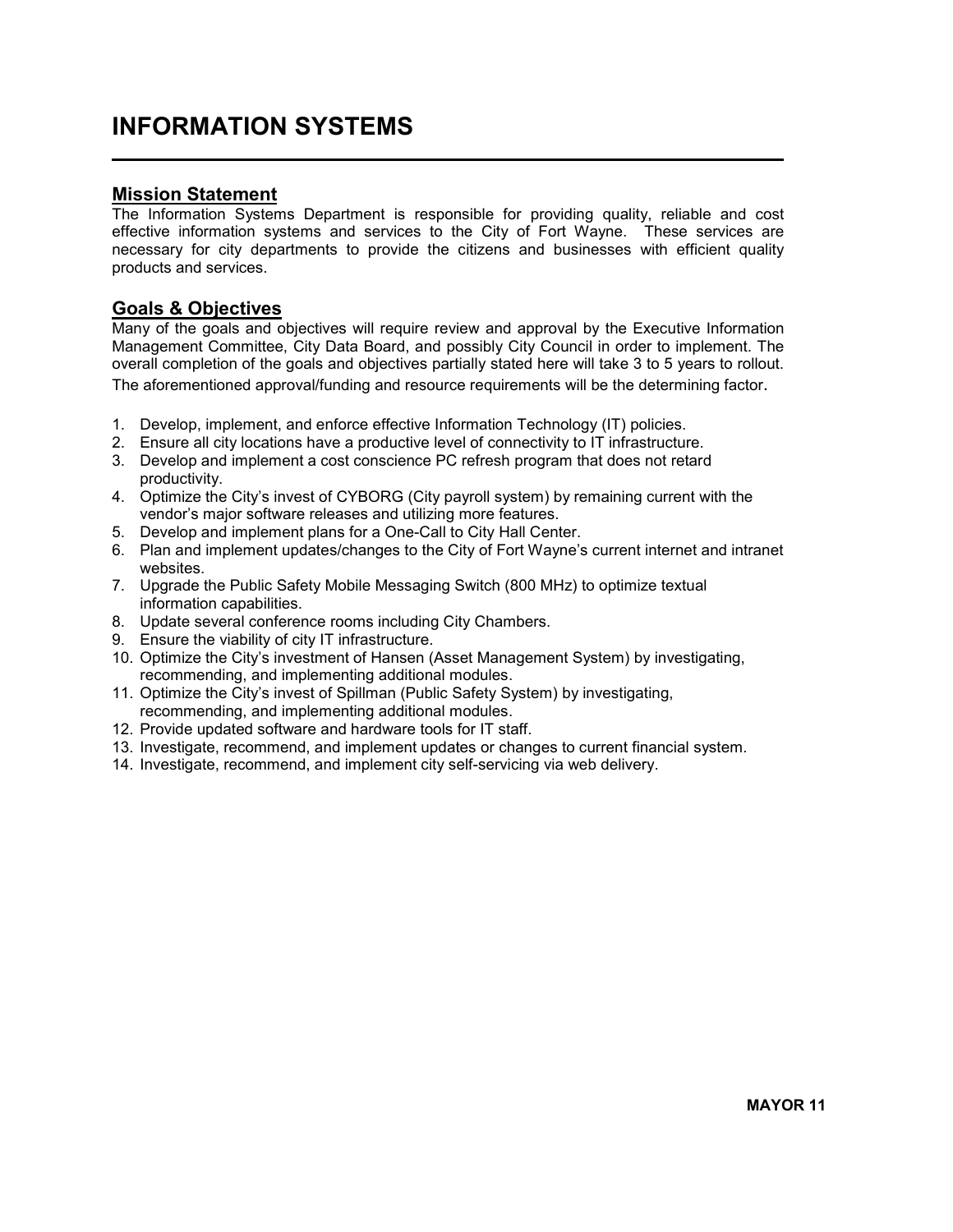## INFORMATION SYSTEMS Dept # 010-021-OFFC

| <b>2007 BUDGET COMPARISON</b>                 | 2005<br><b>ACTUAL</b>               | 2006<br><b>APPROVED</b><br><b>THRU 06/30/06</b> |      | 2007<br><b>SUBMITTED</b>            |      | \$ INCREASE<br>(DECREASE)<br>FROM 2006 APPR<br>TO 2007 | % CHANGE<br>FROM 2006 APPR<br>TO 2007 |
|-----------------------------------------------|-------------------------------------|-------------------------------------------------|------|-------------------------------------|------|--------------------------------------------------------|---------------------------------------|
| 4111 WAGES-REG                                | \$<br>$95,615$ \$                   | 128,176 \$                                      |      | $140,941$ \$                        |      | 12,765                                                 | 9.96%                                 |
| 4131 PERF                                     | 4,781                               | 7,050                                           |      | 8,809                               |      | 1,759                                                  |                                       |
| 4132 FICA                                     | 6,923                               | 9,805                                           |      | 10,782                              |      | 977                                                    |                                       |
| 4134 GROUP HEALTH INSUR                       | 14,004                              | 15,700                                          |      | 17,000                              |      | 1,300                                                  |                                       |
| 4136 UNEMPLOYMENT                             | 60                                  | 64                                              |      | 141                                 |      | 77                                                     |                                       |
| 4137 WORKERS COMP                             | 276                                 | 96                                              |      | 156                                 |      | 60                                                     |                                       |
| 413A PERF/FRINGE                              | 2,868                               | 3,845                                           |      | 4,228                               |      | 383                                                    |                                       |
| <b>TOTAL 4100</b>                             | \$<br>124,527                       | \$<br>164,736 \$                                |      | 182,057                             | - \$ | 17,321                                                 | 10.51%                                |
| 4212 STATIONARY/FORMS                         | \$<br>1,626                         | \$<br>24,950 \$                                 |      | 2,000                               | - \$ | (22, 950)                                              |                                       |
| 4213 COMPUTER SUPPL                           | 31,437                              | 24,000                                          |      | 30,000                              |      | 6,000                                                  |                                       |
| 4219 OTHR OFFC SUPPL                          | 636                                 | 1,500                                           |      | 1,500                               |      | $\overline{\phantom{a}}$                               |                                       |
| 4231 GASOLINE                                 | 442                                 | 787                                             |      | 1,140                               |      | 353                                                    |                                       |
| <b>TOTAL 4200</b>                             | \$<br>34,141                        | \$<br>51,237                                    | -\$  | 34,640                              | \$   | (16, 597)                                              | $-32.39%$                             |
| 4314 CONSULT SRVCS                            | \$<br>1,258,116                     | \$<br>1,646,827 \$                              |      | 1,920,000 \$                        |      | 273,173                                                |                                       |
| 431H BANK SERVICE                             | 348                                 | 588                                             |      | 600                                 |      | 12                                                     |                                       |
| 431K SEMINAR FEES                             | 3,695                               | 5,000                                           |      | 6,500                               |      | 1,500                                                  |                                       |
| 4321 FREIGHTS                                 | 190                                 | 150                                             |      | $\overline{\phantom{a}}$            |      | (150)                                                  |                                       |
| 4322 POSTAGE                                  | 333                                 | 500                                             |      | 240                                 |      | (260)                                                  |                                       |
| 4323 TELEPHONE                                | 39,058                              | 42,066                                          |      | 48,000                              |      | 5,934                                                  |                                       |
| 4324 TRAVEL                                   | 1,808                               | 4,000                                           |      | 4,000                               |      | $\mathcal{L}^{\pm}$                                    |                                       |
| 4326 MILEAGE                                  | 164                                 | 600                                             |      | 1,200                               |      | 600                                                    |                                       |
| 432L LONG DISTANCE                            | 808                                 | 1,080                                           |      | 1,080                               |      | $\overline{\phantom{a}}$                               |                                       |
| 4331 PRINTING                                 | $\overline{\phantom{a}}$            | $\overline{\phantom{a}}$                        |      | 120                                 |      | 120                                                    |                                       |
| 4332 PUB LEGAL                                | $ \,$                               | 187                                             |      | 1,700                               |      | 1,513                                                  |                                       |
| 4342 LIABILITY INSUR                          | 228                                 | 72                                              |      | 38                                  |      | (34)                                                   |                                       |
| 4343 DISC ON BOND                             | $\sim$                              | 10                                              |      | 5                                   |      | (5)                                                    |                                       |
| 4344 OTHER CASUALTY INSUR                     | 9                                   | $\overline{\phantom{a}}$                        |      | $\blacksquare$                      |      | $\overline{\phantom{a}}$                               |                                       |
| 4345 AUTO INSUR                               | 208                                 | 305                                             |      | 319                                 |      | 14                                                     |                                       |
| 4363 CONT OTH REP                             | 393                                 | 4,239                                           |      | 3,000                               |      | (1, 239)                                               |                                       |
| 4367 MAINT SOFTWARE                           | 338,776                             | 483,701                                         |      | 541,724                             |      | 58,023                                                 |                                       |
| 4369 CONT SRVCS                               | 49,721                              | 65,500                                          |      | 130,000                             |      | 64,500                                                 |                                       |
| 436A MAINT HARDWARE<br>436N GARAGE NON-TARGET | 112,701<br>$\overline{\phantom{a}}$ | 119,000<br>$\overline{\phantom{a}}$             |      | 117,900<br>$\overline{\phantom{a}}$ |      | (1,100)<br>$\overline{\phantom{a}}$                    |                                       |
| 436T GARAGE TARGET                            | 2,388                               | 3,372                                           |      | 3,384                               |      | 12                                                     |                                       |
| 4373 COMPUTER RENT                            | 259,092                             | 267,041                                         |      | 267,036                             |      | (5)                                                    |                                       |
| 4377 CC BLD PKG                               | 25                                  | $\sim$                                          |      | $\overline{\phantom{a}}$            |      | $\overline{\phantom{a}}$                               |                                       |
| 4391 SUBS & DUES                              |                                     | 5,000                                           |      | 5,000                               |      |                                                        |                                       |
| 439B MASTER LEASE                             |                                     | 329,500                                         |      | 607,732                             |      | 278,232                                                |                                       |
| <b>TOTAL 4300</b>                             | \$<br>2,068,061                     | \$<br>2,978,738                                 | \$   | 3,659,578                           | \$   | 680,840                                                | 22.86%                                |
|                                               |                                     |                                                 |      |                                     |      |                                                        |                                       |
| 4444 PUR OTHR EQUIP                           | \$<br>110,318 \$                    | 135,000 \$                                      |      |                                     | \$   | (135,000)                                              |                                       |
| 4445 PUR COMPUTER                             | 29,836                              |                                                 |      |                                     |      |                                                        |                                       |
| 4446 PUR SOFTWARE                             | 33,118                              |                                                 |      |                                     |      |                                                        |                                       |
| 4454 BETTERMENTS<br><b>TOTAL 4400</b>         | \$<br>(6, 436)<br>166,836           | \$<br>125,000<br>260,000                        | - \$ |                                     | \$   | (125,000)<br>(260, 000)                                | $-100.00\%$                           |
|                                               |                                     |                                                 |      |                                     |      |                                                        |                                       |
| <b>TOTAL EXPENSES</b>                         | \$<br>2,393,565                     | \$<br>3,454,711                                 | - \$ | 3,876,275 \$                        |      | 421,564                                                | 12.20%                                |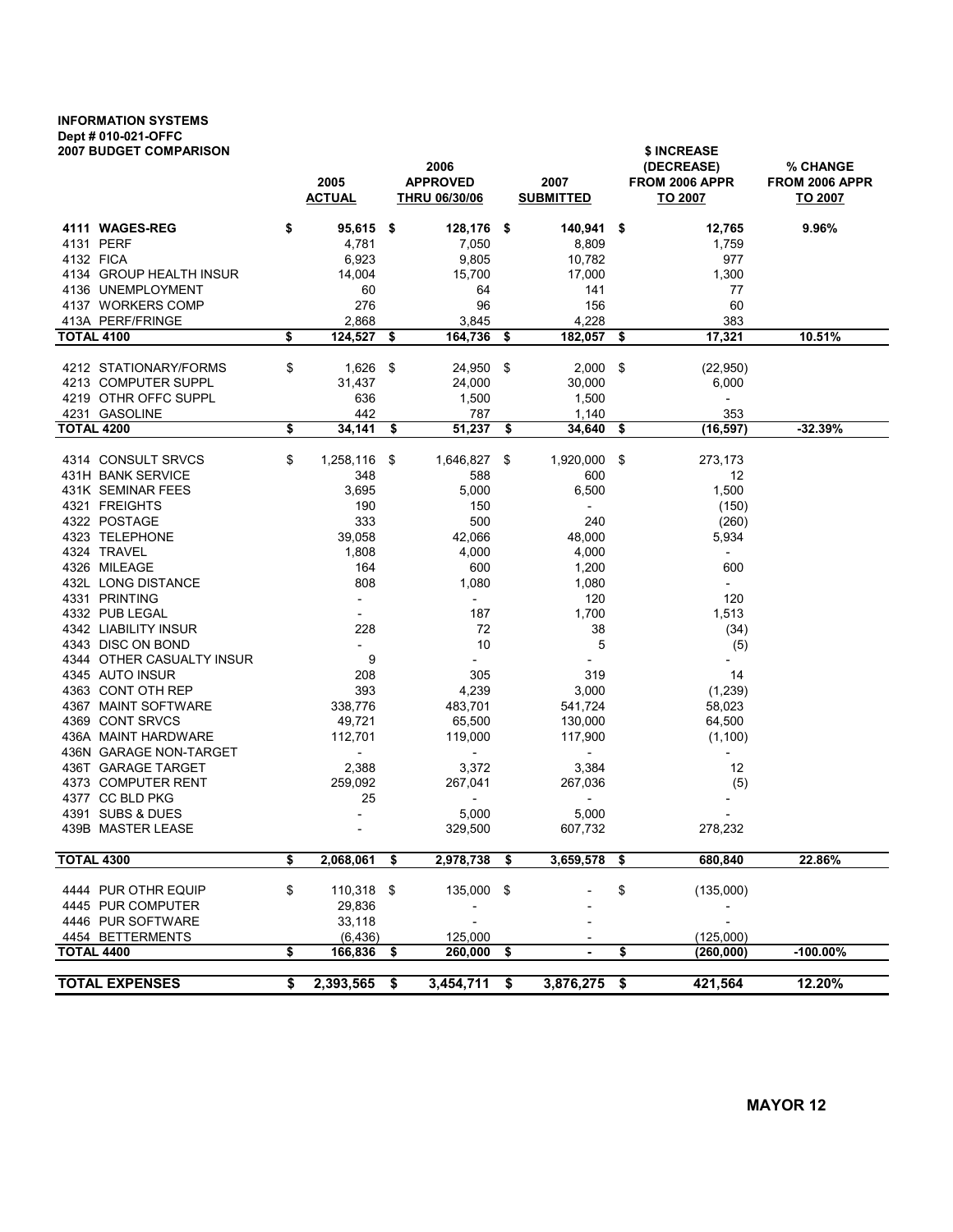|                                                 | Information Systems 2007-2011 Capital Improvement Program     |                                                |                                              |                          |                             |                |                          |  |  |  |
|-------------------------------------------------|---------------------------------------------------------------|------------------------------------------------|----------------------------------------------|--------------------------|-----------------------------|----------------|--------------------------|--|--|--|
|                                                 | <b>FUNDING SOURCE CODE:</b>                                   | <b>GRP-Grant Pending</b><br>PT-Property Tax    |                                              |                          |                             |                |                          |  |  |  |
|                                                 | CC-Cumulative Capital Fund                                    | LE-Lease                                       |                                              |                          | <b>RB-Revenue Bond</b>      |                |                          |  |  |  |
|                                                 | <b>CDBG-Community Development Block Grant</b>                 |                                                | InfraBd-Infrastructure Bond                  |                          | <b>ST-State Source</b>      |                |                          |  |  |  |
|                                                 | CEDIT-Co. Economic Development Income Tax                     |                                                | <b>LRS-Local Roads &amp; Streets</b>         |                          | <b>SU-Sewer Utility</b>     |                |                          |  |  |  |
|                                                 | <b>CO-County Source</b>                                       | MISC-Miscellaneous                             |                                              |                          | SWU-Stormwater Utility      |                |                          |  |  |  |
|                                                 | FED-Federal Source                                            |                                                | MVH-Motor Vehicle Highway                    |                          | TIF-Tax Increment Financing |                |                          |  |  |  |
|                                                 | <b>GOB-General Obligation Bond</b>                            | PCBF-Park Cumulative Bldg. Fund<br>UF-User Fee |                                              |                          |                             |                |                          |  |  |  |
|                                                 | <b>GRA-Grant Approved</b>                                     |                                                | PS-Private Source<br><b>WU-Water Utility</b> |                          |                             |                |                          |  |  |  |
| Item#<br><b>Project Title &amp; Description</b> |                                                               | <b>Funding</b>                                 |                                              | <b>Expenditure</b>       |                             |                |                          |  |  |  |
|                                                 |                                                               | <b>Source</b>                                  | 2007                                         | 2008                     | 2009                        | 2010           | 2011                     |  |  |  |
| 1                                               | Software for City Webmaster                                   | <b>CC</b>                                      | 10,000                                       | 10.000                   | 10,000                      | 10,000         | 10.000                   |  |  |  |
| $\overline{2}$                                  | Telephone Replacements                                        | <b>CC</b>                                      | 5,000                                        | 5,000                    | 5,000                       | 5,000          | 5,000                    |  |  |  |
| 3                                               | Additional Disk Space for Servers                             | <b>CC</b>                                      | 25,000                                       | 7,000                    | 7.000                       | 7,000          | 7,000                    |  |  |  |
|                                                 | (Cubis, Cyborg, Spillman, video, photos, data storage)        |                                                |                                              |                          |                             |                |                          |  |  |  |
| 4                                               | Network Tools for ACS Staff                                   | CC                                             | 10,000                                       | 10,000                   | 10,000                      | 10,000         | 10,000                   |  |  |  |
| 5                                               | Analytical tools/development tools                            | CC                                             | 15,000                                       | 15,000                   | 15.000                      | 15.000         | 15.000                   |  |  |  |
| 6                                               | E-City                                                        | LE-2006                                        | 300,000                                      | 300,000                  | 300,000                     | 300,000        | 200,000                  |  |  |  |
| $\overline{7}$                                  | Fiber to Remote Locations (PSA and WPC)                       | MISC/WU                                        | 400,000                                      | 80,000                   | 80,000                      | $\blacksquare$ | $\overline{\phantom{a}}$ |  |  |  |
| 8                                               | Messaging Switch upgrade (replace an aging 800 switch w/EDVO) | LE-2006                                        | 125,000                                      | $\blacksquare$           |                             | $\blacksquare$ | $\blacksquare$           |  |  |  |
|                                                 |                                                               | <b>CC</b>                                      | 125,000                                      |                          |                             |                |                          |  |  |  |
| 9                                               | Servers (SAN - Application migration continuation)            | LE-2006                                        | 150,000                                      | ÷                        |                             | 150,000        |                          |  |  |  |
| 10                                              | Network Upgrades                                              | <b>CC</b>                                      | 25.000                                       | $\blacksquare$           | 250,000                     |                | 250,000                  |  |  |  |
| 11                                              | Hansen - Modules/CAL's                                        | CC                                             | 250,000                                      | $\overline{\phantom{a}}$ |                             |                |                          |  |  |  |
| 12                                              | Spillman Software Upgrades                                    | <b>CC</b>                                      | 175,000                                      |                          | 175.000                     | ÷.             |                          |  |  |  |
| 13                                              | <b>IT Contract Research</b>                                   | <b>CC</b>                                      | 75,000                                       |                          |                             |                |                          |  |  |  |
| 14                                              | <b>Disaster Recovery Strategy</b>                             | <b>CC</b>                                      | $\blacksquare$                               | 200,000                  | $\overline{\phantom{a}}$    | $\overline{a}$ | $\sim$                   |  |  |  |
| 15                                              | Mobile Computing Strategy                                     | <b>CC</b>                                      | 75,000                                       | 75,000                   | 100,000                     | 100,000        |                          |  |  |  |
| Parks POS and Asset Management Software<br>16   |                                                               | <b>CC</b>                                      | 50,000                                       |                          |                             |                |                          |  |  |  |
| <b>TOTAL</b>                                    |                                                               |                                                | 1,815,000                                    | 702,000                  | 952,000                     | 597,000        | 497,000                  |  |  |  |

The intent of the CIP for 2007 is to finish the upgrades to the City's infrastructure and software base. There are three main components to the proposed capital improvement: software, development, and hardware.

#### Software:

Items 1,5,8,9,16

This covers software purchases to enable the City's webmaster more tools to enhance and improve the City's current environment.

### Development:

#### Items 8,11,12,13

This covers development of key components for improving access to services and benefits for all citizens and businesses in Fort Wayne, including web development for payment and information access.

#### Hardware:

Items 2,3,4,6,7,8,9,10

This covers ongoing upgrades/replacement of existing hardware systems.